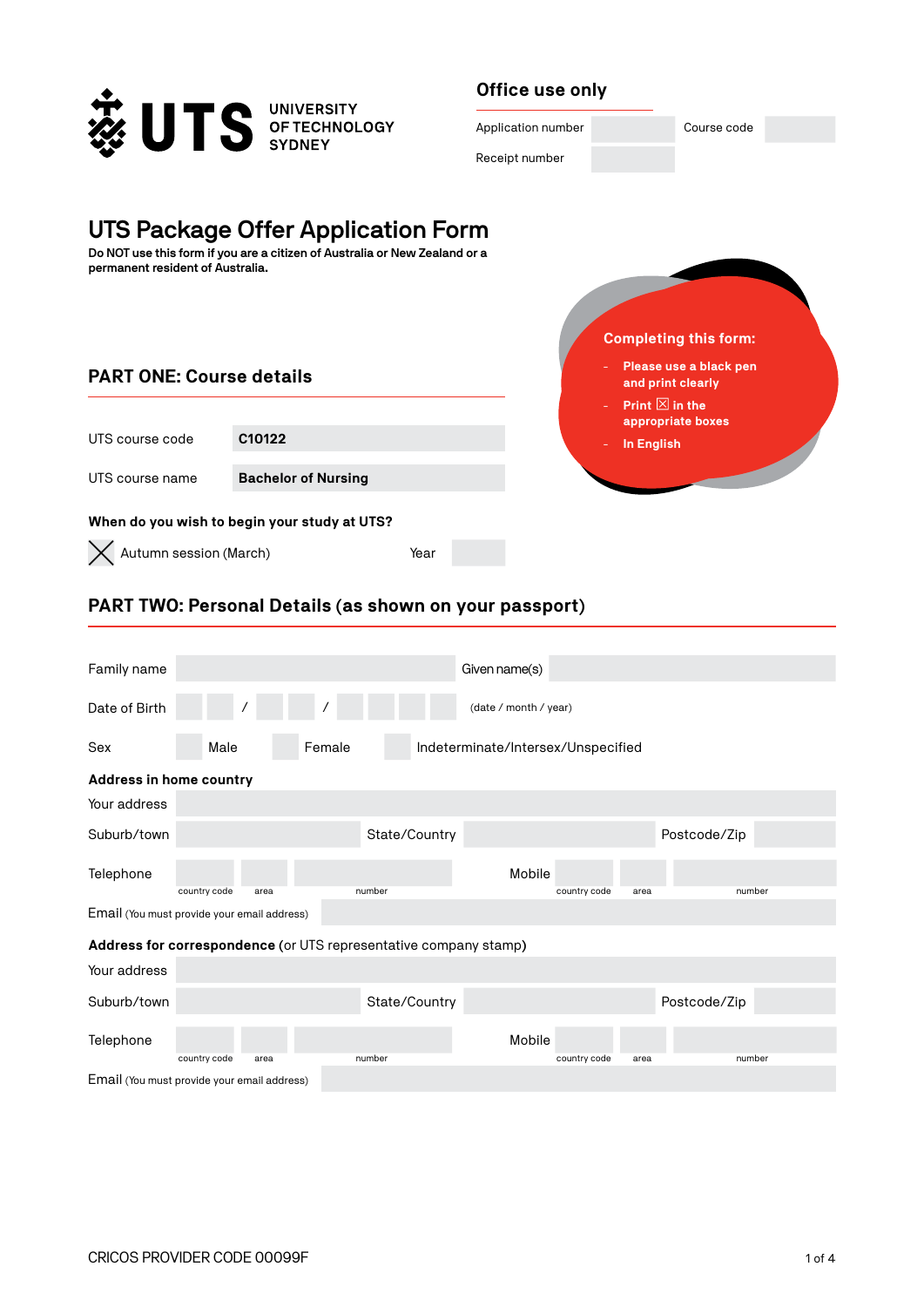### **PART THREE: Visa Details**

|          | Nationality                                                                                                 |                                               |             |                                                                     |                   | Country of birth |                                             |                                                                                                                             |
|----------|-------------------------------------------------------------------------------------------------------------|-----------------------------------------------|-------------|---------------------------------------------------------------------|-------------------|------------------|---------------------------------------------|-----------------------------------------------------------------------------------------------------------------------------|
|          |                                                                                                             |                                               |             |                                                                     |                   |                  |                                             |                                                                                                                             |
|          |                                                                                                             | Country of Permanent Residency                |             |                                                                     |                   |                  | Passport number                             |                                                                                                                             |
|          |                                                                                                             | <b>PART FOUR: Application Details</b>         |             |                                                                     |                   |                  |                                             |                                                                                                                             |
|          |                                                                                                             | Have you applied to UTS previously?           |             | No                                                                  | Yes $\rightarrow$ |                  | UTS application number                      |                                                                                                                             |
|          |                                                                                                             |                                               |             | Have you been offered a place at another Australian university?     |                   |                  |                                             |                                                                                                                             |
|          | No                                                                                                          | Yes $\rightarrow$                             | Institution |                                                                     |                   |                  | Course                                      |                                                                                                                             |
|          |                                                                                                             | <b>PART FIVE: Disability Details</b>          |             |                                                                     |                   |                  |                                             |                                                                                                                             |
|          |                                                                                                             |                                               |             |                                                                     |                   |                  |                                             |                                                                                                                             |
|          |                                                                                                             |                                               |             |                                                                     |                   |                  |                                             | Do you have a disability or ongoing medical condition that will require you to seek special assistance from the university? |
|          | No                                                                                                          | Yes $\rightarrow$                             |             | Description of disability                                           |                   |                  |                                             |                                                                                                                             |
|          |                                                                                                             |                                               |             | If yes, please attach a medical statement from a registered doctor. |                   |                  |                                             |                                                                                                                             |
|          |                                                                                                             | <b>PART SIX: Finding out about UTS</b>        |             |                                                                     |                   |                  |                                             |                                                                                                                             |
|          |                                                                                                             | How did you find out about UTS? (Please tick) |             |                                                                     |                   |                  |                                             |                                                                                                                             |
|          |                                                                                                             | Education exhibition                          |             | UTS Representative/Agent $\rightarrow$                              |                   |                  | Name                                        |                                                                                                                             |
|          | Australian embassy<br>Magazine or newspaper                                                                 |                                               |             |                                                                     |                   |                  |                                             |                                                                                                                             |
|          | Friends or relatives<br>UTS International                                                                   |                                               |             |                                                                     |                   |                  |                                             |                                                                                                                             |
|          | Internet - which search engine did you use? $\rightarrow$<br>Name                                           |                                               |             |                                                                     |                   |                  |                                             |                                                                                                                             |
|          | UTS seminar                                                                                                 |                                               |             | Other $\rightarrow$ Please specify                                  |                   |                  |                                             |                                                                                                                             |
|          |                                                                                                             | <b>PART SEVEN: Checklist</b>                  |             |                                                                     |                   |                  |                                             |                                                                                                                             |
| Have you |                                                                                                             |                                               |             |                                                                     |                   |                  |                                             |                                                                                                                             |
|          |                                                                                                             | Completed all sections of this application?   |             |                                                                     |                   |                  | Enclosed a certified copy of your passport? |                                                                                                                             |
|          | Enclosed details of English language proficiency?<br>Enclosed a copy of your letter of offer from TAFE NSW? |                                               |             |                                                                     |                   |                  |                                             |                                                                                                                             |
|          | Enclosed a certified copy of your qualification(s),                                                         |                                               |             |                                                                     |                   |                  |                                             |                                                                                                                             |

#### **Your application cannot be processed if you do not provide payment and all the completed documentation requested in this checklist.**

#### **Please sign and date on the following page**

including official academic transcripts and

statement(s) of completion?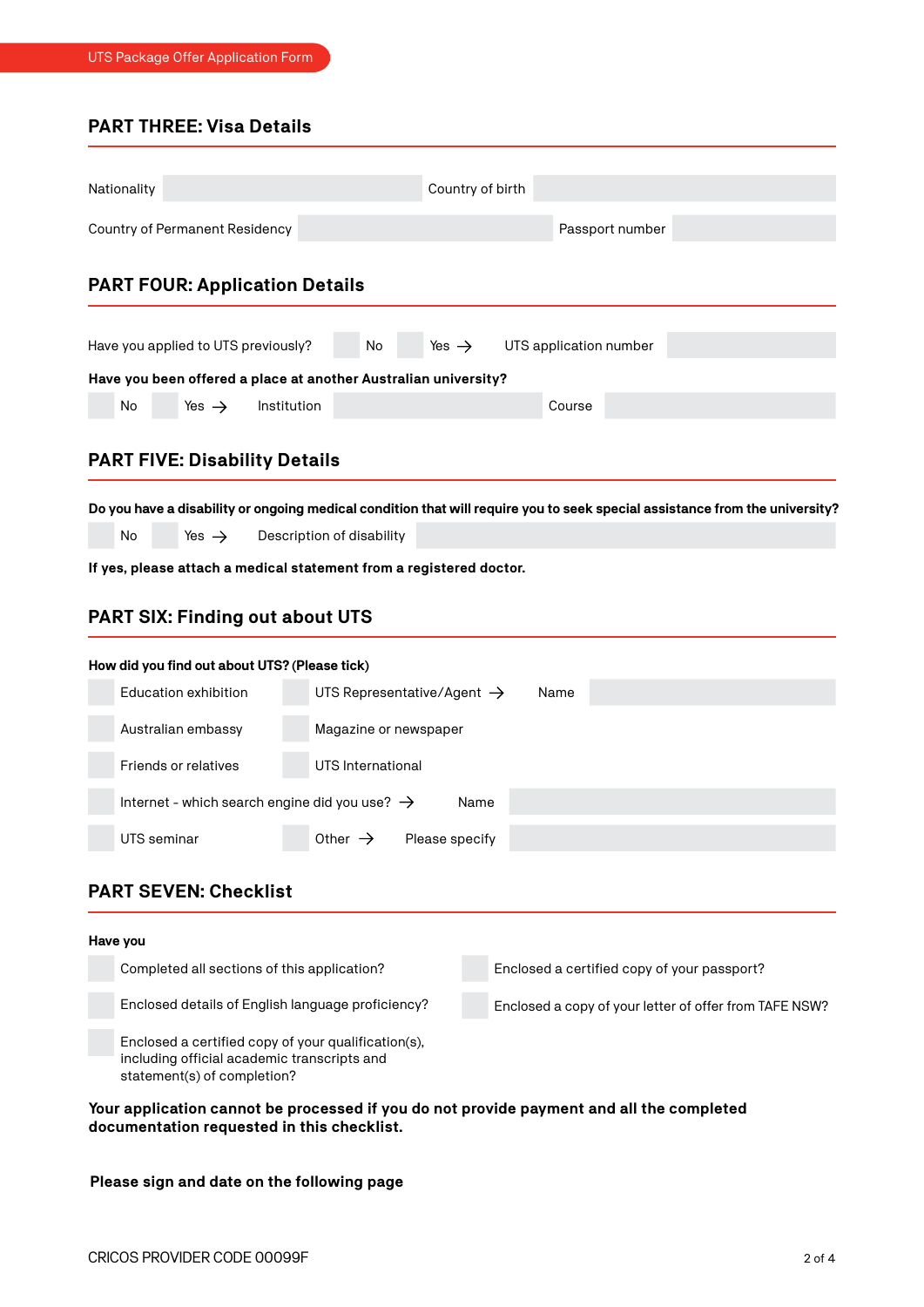#### **PART EIGHT: Declaration and Signature**

#### **I declare the following:**

- 1. I acknowledge that I am applying for a course at TAFE NSW followed by a course at UTS and I accept that any offer of a place at UTS is conditional upon my successful completion of the course at TAFE NSW and meeting the course entry criteria at UTS;
- 2. All the information and supporting documents provided with this Application are true and correct and I will inform UTS immediately of any changes to the information I have given;
- 3. I have read, understood and agree to be bound by the UTS Release Protocol attached to the UTS Conditional Offer ;
- 4. I have accessed sufficient information to understand the entry requirements, structure, content, and standard duration of the UTS course;
- 5. I agree to be bound by the UTS Student Rules, including without limitation the admission, enrolment and progression requirements for international students as set out at: **www.gsu.uts.edu.au/rules/student-index.html** and **www.gsu.uts.edu.au/rules/student/section-10.html**
- 6. I have sufficient funds to cover tuition fee payments, living expenses and all other related costs and expenses incurred by me and my dependents during my application to and any enrolment at UTS;
- 7. Neither I, nor any person(s) included (or I intend to include) in my visa application have previously had a visa application, rejected, cancelled or have overstayed their visit in Australia or any other country; and
- 8. I have personally signed this form.

#### **I understand and agree to the following:**

- 1. UTS may obtain official records from any institution I have previously attended;
- 2. All documents submitted with this application become the property of UTS;
- 3. A student visa obtained subsequent to this Application does not automatically entitle me to enroll at UTS for any UTS course;
- 4. I will not be eligible for entry into the UTS course unless I have met all requirements set out in the terms and conditions of the accompanying UTS Conditional Offer. UTS will cancel my COE if I fail to meet the requirements of the UTS Conditional Offer and I understand that this may result in the cancellation of my visa by the Department of Home Affairs;
- 5. In order to be admitted to UTS, I must satisfy the Genuine Temporary Entrant (GTE) and Genuine Student (GS) requirements as set by the Department of Home Affairs (DHA). For information about the GTE and GS requirements please visit: **www.homeaffairs.gov.au/Trav/Stud/More/Genuine-Temporary-Entrant**
- 6. I will not be able to enroll at UTS after the commencement of classes;
- 7. Tuition fees and the Student Services and Amenities Fee (SSAF) increase from year to year and I accept that it is my responsibility to pay the increased fees as required;
- 8. I am fully responsible for payment of my tuition fees, living expenses and all other related costs and expenses incurred by me and any dependents during my application to and any enrolment at UTS;

| 9. UTS will not be responsible for any payment of any fees, |
|-------------------------------------------------------------|
| costs or expenses set out in the paragraph above;           |

- 10. If I fail to pay all my tuition fees, UTS will cancel my enrolment;
- 11. If I intend to bring school-aged dependents to Australia, I will be required to pay full fees if they are enrolled in either a government or non- government school;
- 12. The personal information collected on this form and during any enrolment at UTS may be disclosed to the Australian Government and designated authorities where required for compliance with the Education Services for Overseas Students Act 2000 (Cth) (ESOS Act) and associated legislation with which UTS must comply;
- 13. If I am a sponsored student, the personal information collected by UTS, including academic progress, results, attendance or financial standing, may be disclosed to my sponsor, , my embassy, cultural mission or any third party appointed by my sponsor, my embassy and/or cultural mission;
- 14.While on a student visa I am required to inform UTS of any change to my personal details including changes to residential address, mobile telephone number, or email address within 7 days;
- 15. UTS reserves the right to withdraw an offer of admission and/or cancel my admission or enrolment at any time if UTS is not satisfied that I meet the GTE and GS requirements set by DHA; if I have provided or cause to be provided, false, inaccurate or misleading information to UTS and/or DHA; if for any reason I am unable to obtain or maintain a student visa; and/or where UTS considers in its absolute discretion that my admission or enrolment in the UTS course or part of the UTS course would be in breach of, or risks being in breach of any Australian Commonwealth or State legislation. UTS will apply the Refund Protocol as appropriate;
- 16. For information about the UTS Refund Protocol, go to: **www. uts.edu.au/ future-students/international/essentialinformation/fees-information/protocol-fees-refunds**
- 17. I am required to complete any UTS course within the standard course duration and if I fail to do so UTS may cancel or refuse to extend my enrolment;
- 18. My student visa may be cancelled by the Department of Home Affairs if I do not maintain enrolment in an eligible course/provider, or at the required AQF level under the Simplified Student Visa Framework (SSVF); and
- 19. In accordance with the requirements of the National Code under the ESOS Act, if I wish to transfer to another provider during the first 6 months of any course at UTS, I must request a release letter from UTS. The request will be assessed under the UTS Release Protocol which is compliant with the National Code.

*Where the student is under 18 years of age*

Parent/Guardian co-signature:

Date:

Date:

Applicant's signature:

(date / month / year)

(date / month / year)

**We advise you to keep a copy of your application and all attachments for your records. Please find the payment and send instructions on the following page.**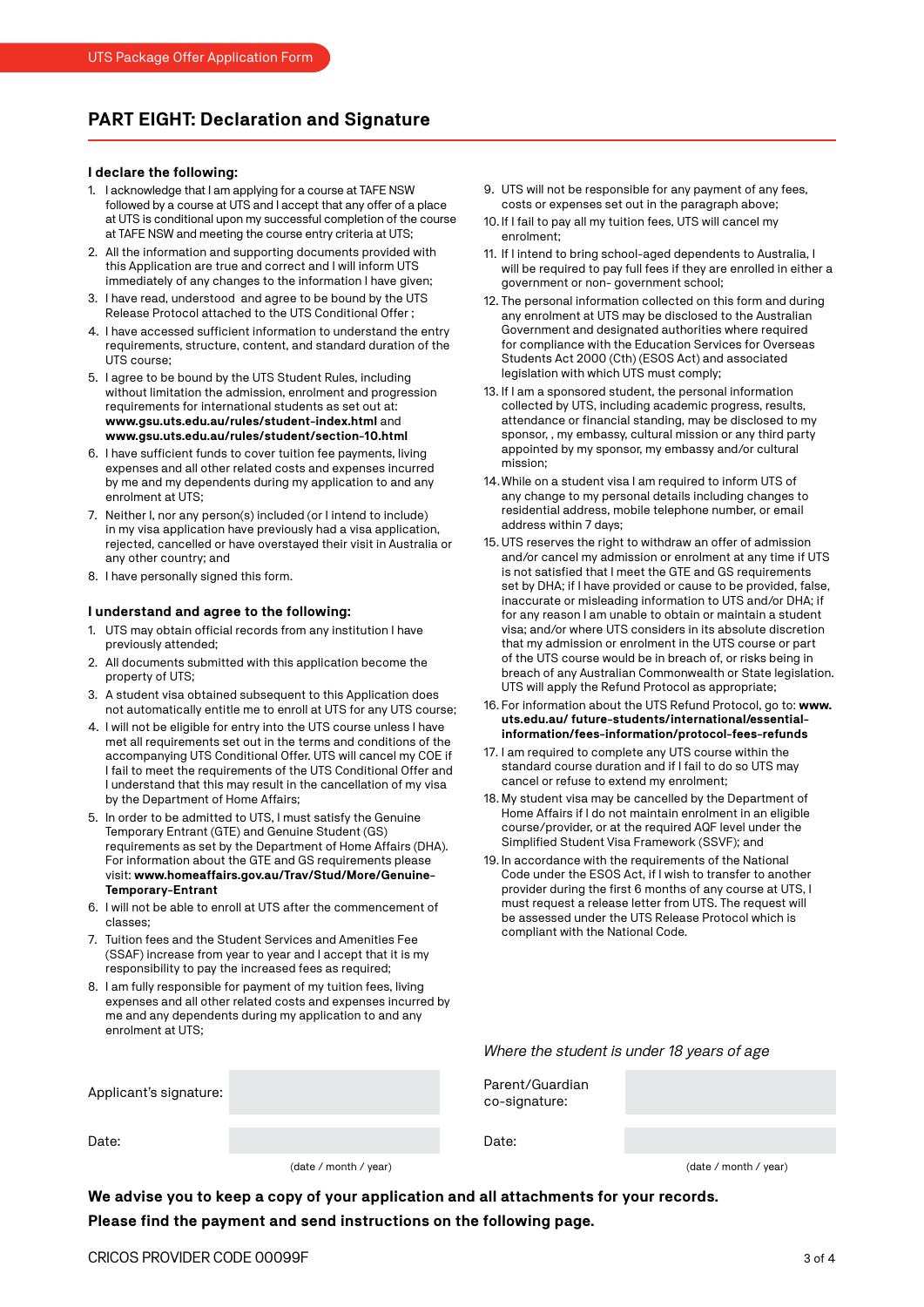## **Send applications to**

| Email:<br>intadmissions@tafensw.edu.au |                                  | <b>Note</b> |                                                                                |  |
|----------------------------------------|----------------------------------|-------------|--------------------------------------------------------------------------------|--|
| Website:                               | www.tafensw.edu.au/international | ⋗           | Admission to courses at UTS is competitive.                                    |  |
|                                        |                                  | ⋗           | This application is not an enrolment form, nor<br>does it guarantee admission. |  |

**>** There is no charge for this form.

#### **IMPORTANT**

#### **Closing dates for applications**

**>** Autumn (March) Session (Semester) – 15 December

## **An incomplete application will delay processing.**